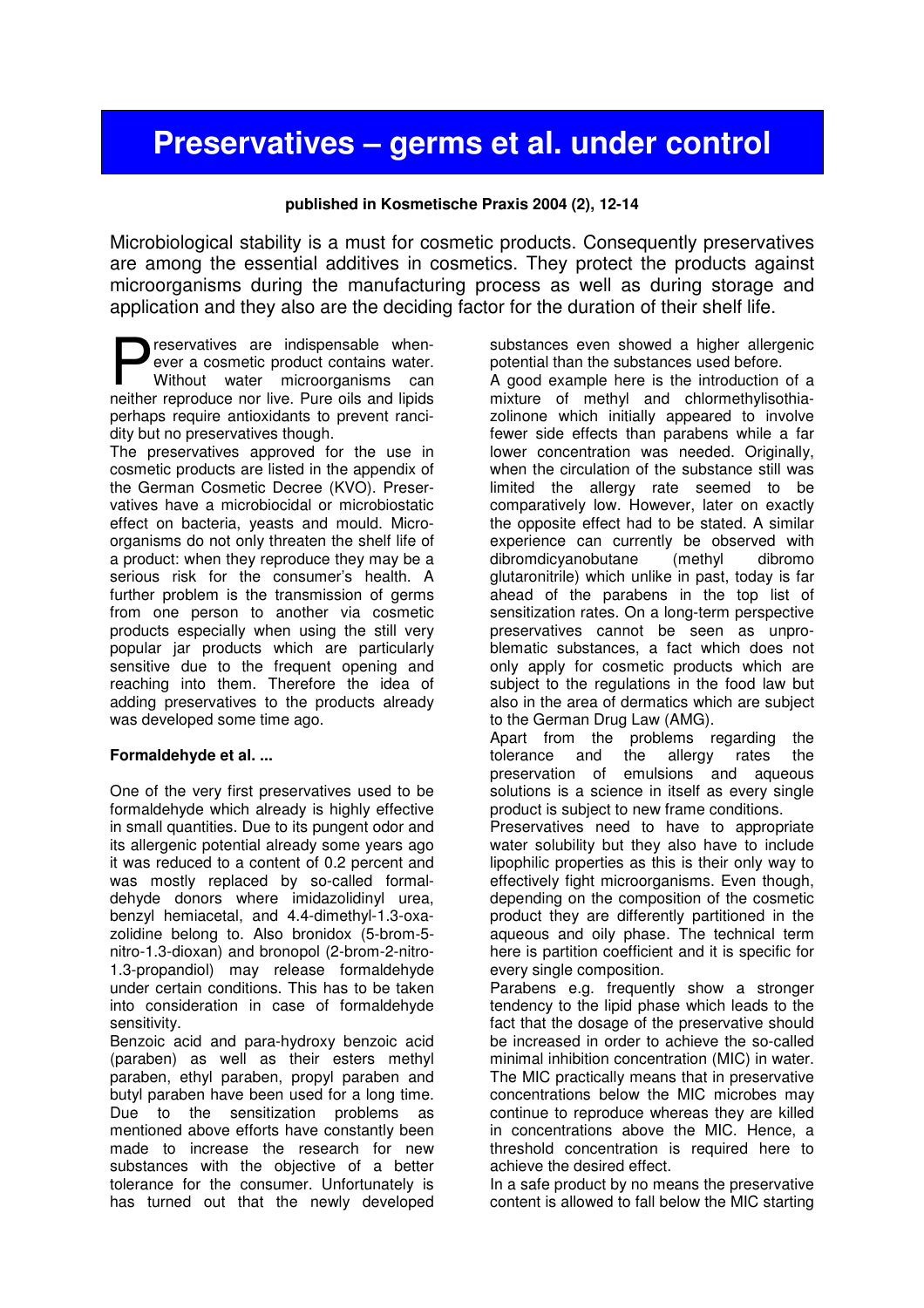from the manufacturing of the product until the best-before date. This requirement is not too easy to meet as even preservatives are not to a 100 percent chemically stable. For instance parabens may slowly be hydrolysed into hydroxybenzoic acid and the appropriate alcohols. Benzyl alcohols may slowly be oxidized whereas higher temperatures may accelerate these reactions. Furthermore hydrolyses depend on the respective pH value. Plastic materials (packaging) or seals absorbing considerable amounts of preservatives might be another source of error. As a matter of fact, these effects have to be considered when developing a new product in order to guarantee the appropriate safety. Therefore rather higher concentrations of preservatives are used. Particularly for parabens frequently phenoxyethanol is additionally applied as a solving assistant so that quite often in combination with phenoxyethanol several parabens can be found on the INCI list.

### **Jar, dispenser or tube?**

Packing in **jars** automatically involves a higher germ contamination during the application of the product than with a tube or dispenser packaging. Thus jar products contain a higher reserve of inhibitors. Furthermore jar products involve another phenomenon which is quite disagreeable and has to be dealt with. Changes in temperature which happen e.g. when stored in the bathroom may involve condensation residues in the lid. These water residues are an ideal precondition for the growth of germs due to the presence of traces of inorganic substances which cannot be avoided.

The packing in **dispensers** avoids this specific problem as they generally have a second bottom part which automatically moves up while emptying the receptacle and thus prevents the air to penetrate. Depending on the material **tubes** pose different conditions. The good old aluminum tube with its creases actually makes a pretty poor optical impression; its use however is very hygienic because it is impossible that germ-contaminated air penetrates while emptying the tube. Plastic tubes have the disadvantage of resuming their former shape when emptying which means that they suck in external air into their interior and together with it germs. Judging from the hygienic and the optical standpoint as well as regarding the lowest possible dosage, dispensers will be the future number one packing material.

### **It's the mixture that counts...**

As not every single microorganism reacts to the same preservative mostly a combination of preservatives is used. This is the reason why very often more preservatives than substances for the skin care are listed on the INCI.

During the product development manufacturers ensure the effects of preservatives by so-called germ-contamination tests during which the products are inoculated with standard germs and measures regarding their decrease are taken in given intervals. Is the number of germs continually decreasing and finally reaches zero the product is regarded to be microbiologically safe.

## **Strict dosage required**

The effect of preservatives is influenced by other ingredients. Lecithin for instance is a typical component which may lead to a complete inactivation. Cationic preservatives as for example chlorhexidine may be inactivated by anionic emulsifiers. A comparatively high pH value of the cosmetic formulation decreases the activity of acidic preservatives as e.g. sorbic acid, propionic acid, benzoic acid, hydroxybenzoic acid, dehydroacetic acid or salicylic acid.

Higher concentrations to cover the imbalance however are limited as possible negative effects on the tolerance cannot be excluded. Therefore the legislator has stated proportional maximum amounts for all preservatives. Furthermore some preservatives have to be equipped with warnings as e.g. for mercury compounds, chlorbutanol, chloracetamide, and glutaraldehyde. A dosage of more than 0.02 percent of iodine propinyl carbamate officially requires the warning "contains iodine". Frequently also the applicability is limited which means e.g. that specific preservatives are only approved for products which will not remain on the skin like cleansing products (rinse-off products). Other substances like 5 brom-5-nitro-1.3-dioxane and 2-brom-2-nitro-1.3-propandiol are able to generate cancerogenic nitrosamines. Hence the German Cosmetic decree (KVO) states the principle of "avoiding the formation of nitrosamines". This however cannot be excluded to a 100 percent if the consumer also applies other products. As acidic preservatives are not very effective, require high concentrations and are not compatible with many thickeners their percentage has decreased in the meantime.